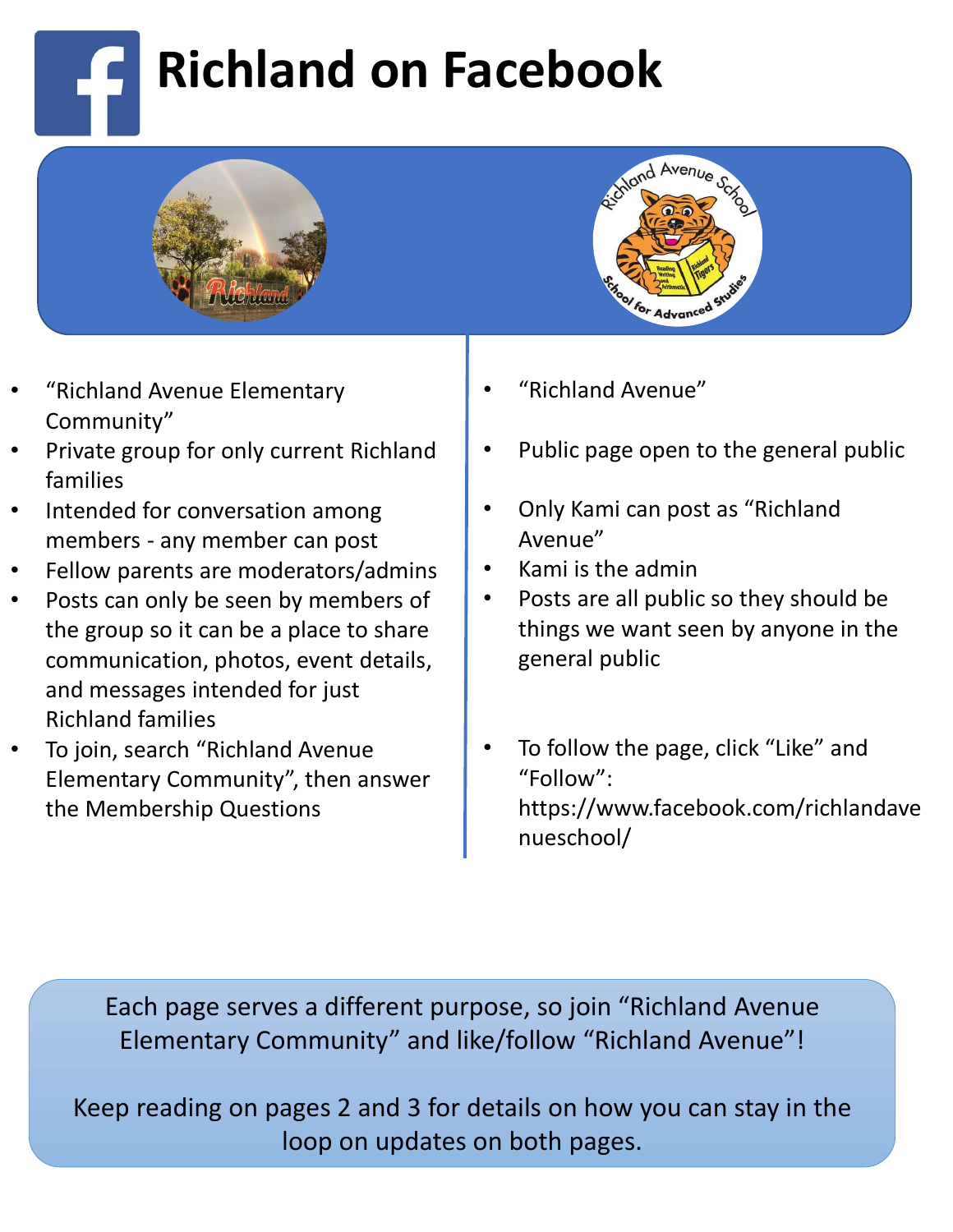

If you're interested in getting all of the updates from "Richland Avenue Elementary Community", follow these steps:



| 6:127                                                                                                  | $\blacksquare$             |
|--------------------------------------------------------------------------------------------------------|----------------------------|
| <b>Richland Avenue Elementary Com</b><br>≺                                                             | $\boldsymbol{\mathcal{N}}$ |
| IN-APP NOTIFICATIONS<br>$\begin{bmatrix} 1 \\ 1 \end{bmatrix}$                                         |                            |
| <b>All Posts</b><br>Any time members post in the group                                                 |                            |
| Highlights<br>Friends' posts and suggested posts                                                       |                            |
| <b>Friends' Posts</b><br>Whenever your friends post                                                    |                            |
| Off<br>No notifications when members post                                                              |                            |
| PUSH NOTIFICATIONS<br>汇接                                                                               |                            |
| Highlights                                                                                             |                            |
| Off                                                                                                    |                            |
| You'll still receive in-app and push notifications anytime<br>you're tagged or mentioned in the group. |                            |
| $\approx$<br>MEMBER REQUEST NOTIFICATIONS                                                              |                            |
| <b>Member Requests</b>                                                                                 |                            |
| Get notifications when people ask to join.                                                             |                            |